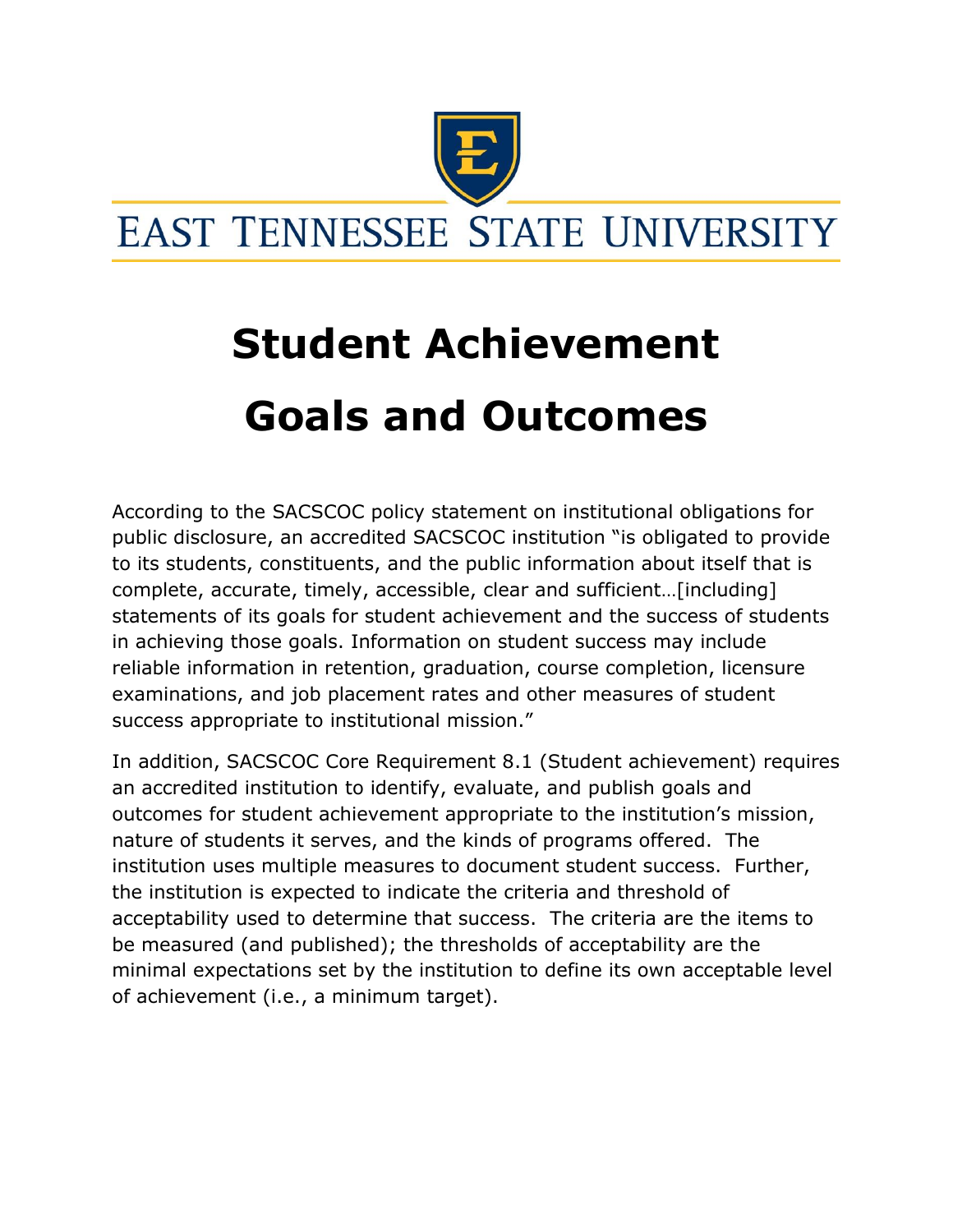## **ETSU strives to increase the number of graduates from our programs while maintaining high academic standards.**

ETSU is committed to increasing the level of educational attainment in the state and region. ETSU awards degrees in over one hundred baccalaureate, masters, educational specialist, and doctoral programs, including distinctive interdisciplinary programs and distance education offerings that serve students from the region and beyond.

**Goal 1a:** As indicated in the ETSU Strategic Plan 2016-2026, ETSU aspires to retain 85% of first-time, full-time degree seeking undergraduate students from fall-to-fall.

**Threshold of acceptability 1a:** The threshold of acceptability is to achieve the baseline peer group average fall-to-fall retention rate of 76% by 2026. Reaching this threshold will require an annual increase of 0.5% per year. There for, our annual threshold of acceptability for the fall 2017 cohort is 72%.

**Outcome 1a:** Retention rates are shown in the table below. The first time ETSU achieved the annual increase required to reach the threshold since implementing the new strategic plan was with the fall 2016 cohort, which realized an annual increase of 4.6 percent. Although the retention rate in fall 2017 was lower than fall 2016, it remains above the threshold of acceptability in all years since 2016. ETSU continues to exceed the threshold of acceptability.

| <b>Undergraduate Fall-to-Fall Retention Rates</b><br>(First-time, Full-time, Graduation Rate) |       |      |  |  |  |  |  |
|-----------------------------------------------------------------------------------------------|-------|------|--|--|--|--|--|
| <b>Headcount</b><br><b>Retention Rate</b><br><b>Entry Semester</b>                            |       |      |  |  |  |  |  |
| 2010                                                                                          | 2,053 | 69.8 |  |  |  |  |  |
| 2011                                                                                          | 2,105 | 65.6 |  |  |  |  |  |
| 2012                                                                                          | 2,038 | 66.2 |  |  |  |  |  |
| 2013                                                                                          | 1,849 | 69.4 |  |  |  |  |  |
| 2014                                                                                          | 2,025 | 71.5 |  |  |  |  |  |
| 2015                                                                                          | 1,976 | 71.3 |  |  |  |  |  |
| 2016                                                                                          | 1,869 | 75.9 |  |  |  |  |  |
| 2017                                                                                          | 2,034 | 73.0 |  |  |  |  |  |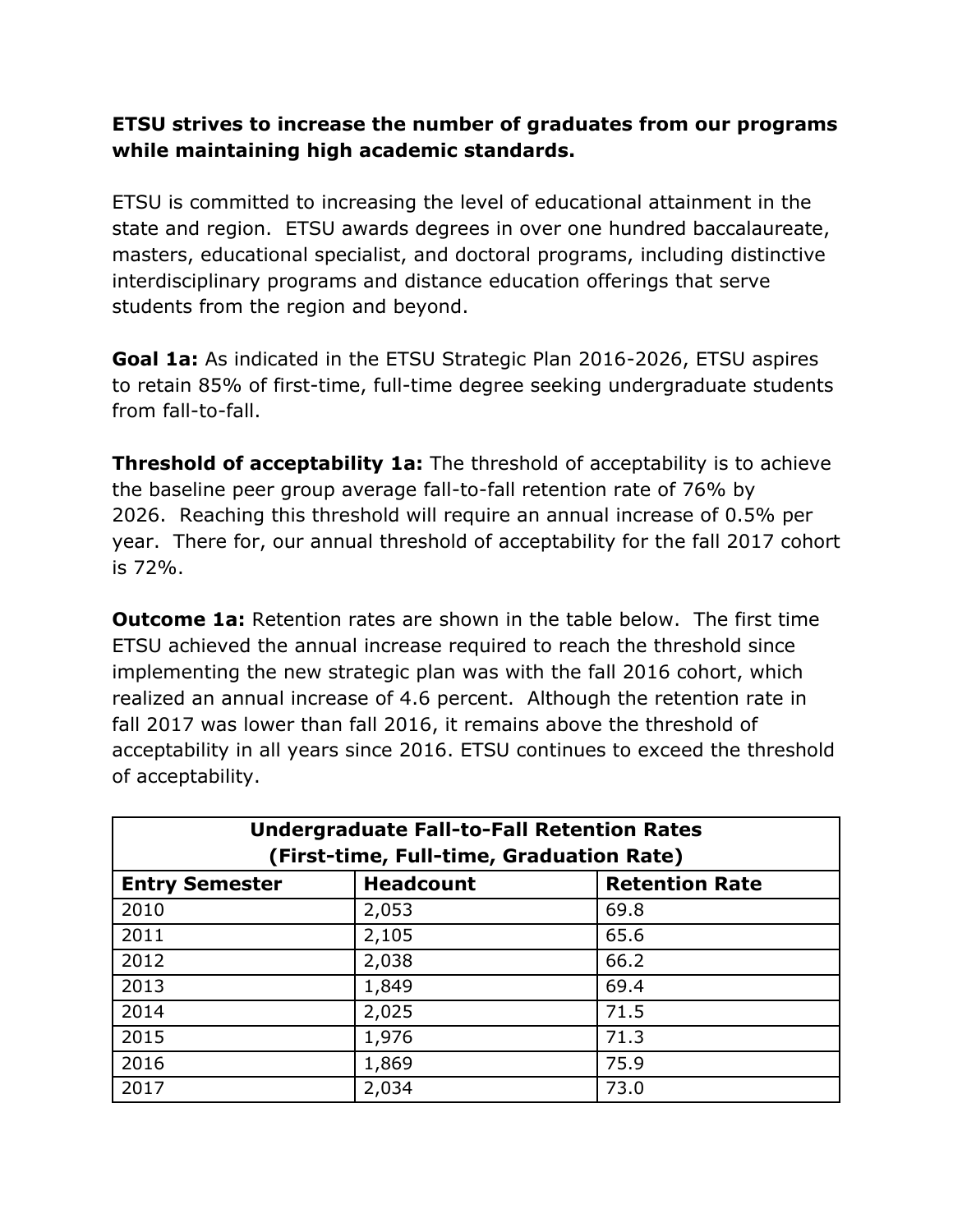**Goal 1b**: As indicated in the ETSU Strategic Plan 2016-2026, ETSU aspires to graduate 60% of first-time, full-time degree seeking undergraduate students within six years.

**Threshold of acceptability 1b:** The threshold of acceptability is to achieve the baseline peer group average six-year graduation rate of 46% by 2026. Reaching this threshold will require an annual increase of 0.5% per year. Therefore, our annual threshold of acceptability for the fall 2012 cohort is 41.5%.

**Outcome 1b**: Graduation rates are shown in the table below. The first time ETSU achieved the annual increase required to reach the threshold since implementing the new strategic plan was with the 2011 cohort, which realized an increase of 0.9%.

| <b>Undergraduate Graduation/Continuation Rates</b> |                   |                          |                  |                          |                  |                          |                  |  |
|----------------------------------------------------|-------------------|--------------------------|------------------|--------------------------|------------------|--------------------------|------------------|--|
| Fall                                               | <b>Headcount</b>  | <b>Within Four Years</b> |                  | <b>Within Five Years</b> |                  | <b>Within Six Years*</b> |                  |  |
| <b>Semester</b>                                    | <b>Enrollment</b> | <b>Graduated</b>         | <b>Continued</b> | <b>Graduated</b>         | <b>Continued</b> | <b>Graduated</b>         | <b>Continued</b> |  |
| 2008                                               | 1940              | 19.6                     | 29.7             | 36.9                     | 11.1             | 43.0                     | 4.5              |  |
| 2009                                               | 2068              | 20.1                     | 28.7             | 37.9                     | 9.4              | 43.2                     | 4.2              |  |
| 2010                                               | 2053              | 20.1                     | 26.8             | 34.4                     | 10.8             | 40.1                     | 4.8              |  |
| 2011                                               | 2105              | 21.2                     | 24.7             | 36.7                     | 8.2              | 41.0                     | 4.0              |  |
| 2012                                               | 2038              | 23.3                     | 25.7             | 39.2                     | 9.1              | 44.2                     | 3.8              |  |
| 2013                                               | 1849              | 29.7                     | 23.5             | 44.6                     | 7.0              |                          |                  |  |
| 2014                                               | 2025              | 30.4                     | 21.7             |                          |                  |                          |                  |  |
| 2015                                               | 1976              |                          |                  |                          |                  |                          |                  |  |
| 2016                                               | 1869              |                          |                  |                          |                  |                          |                  |  |
| 2017                                               | 2034              |                          |                  |                          |                  |                          |                  |  |
|                                                    |                   |                          |                  |                          |                  |                          |                  |  |

\*IPEDS "traditional" overall graduation rate (150% standard time)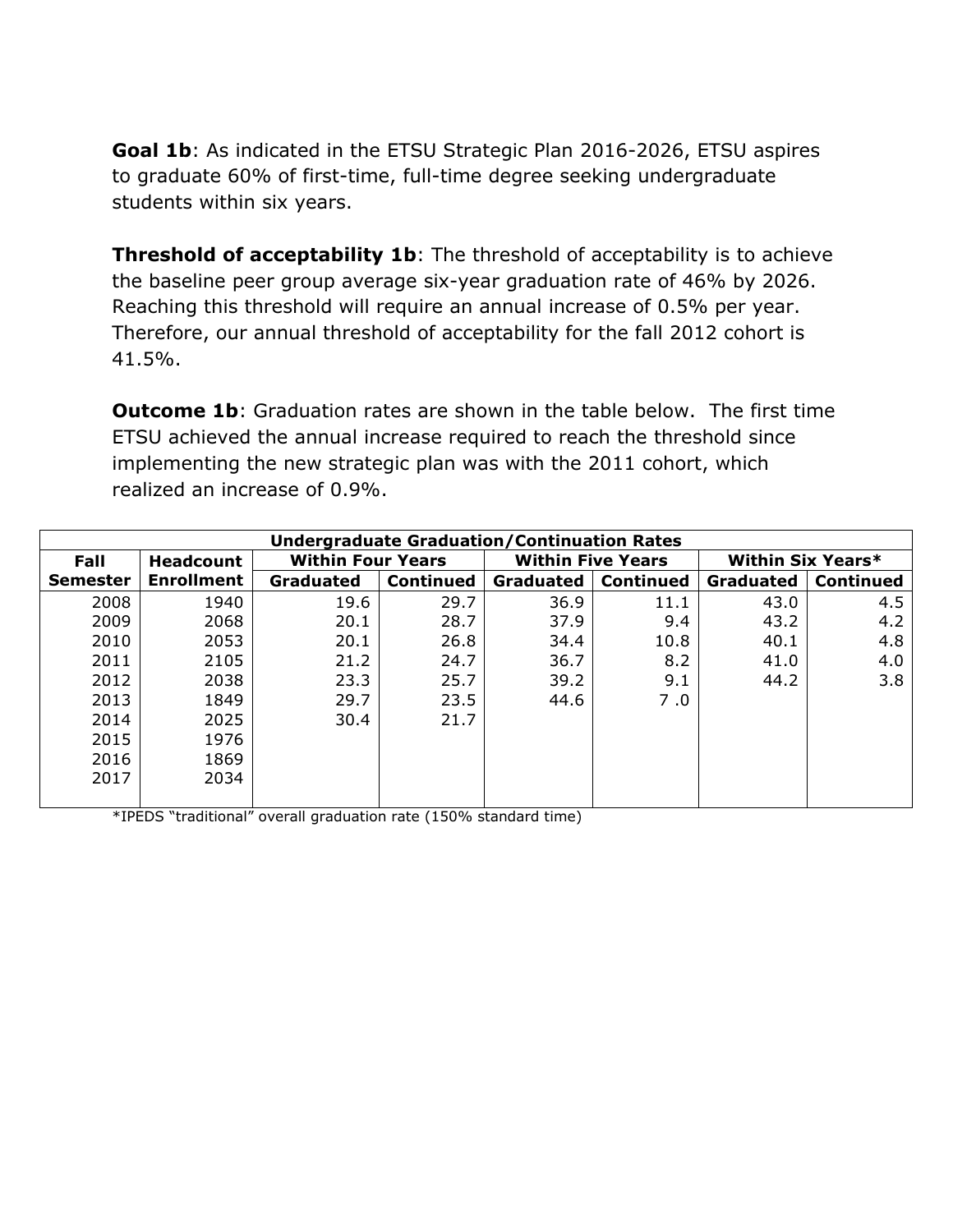**Goal 1c**: By 2026, ETSU strives to produce annually a number of graduate/professional degrees per graduate/professional FTE that meets or exceeds the average for our aspirational peer group.

**Threshold of acceptability 1c**: The number of graduate/professional degrees produced each year per graduate/professional FTE will meet or exceed the baseline benchmark of .388 established from IPEDS in 2016- 2017.

**Outcome 1c**: Graduate/professional degrees per graduate/professional FTE are shown in the table below.

| <b>ETSU Graduate and Professional Degrees Produced as a Percent of</b><br><b>Graduate and Professional FTE</b> |      |                 |                         |                        |                 |  |  |
|----------------------------------------------------------------------------------------------------------------|------|-----------------|-------------------------|------------------------|-----------------|--|--|
| <b>ETSU</b><br>Year                                                                                            |      | <b>Baseline</b> | <b>Threshold</b><br>Met | Peer<br><b>Average</b> | <b>Goal Met</b> |  |  |
| 2016-17                                                                                                        | .398 | .388            | Yes                     | .424                   | No              |  |  |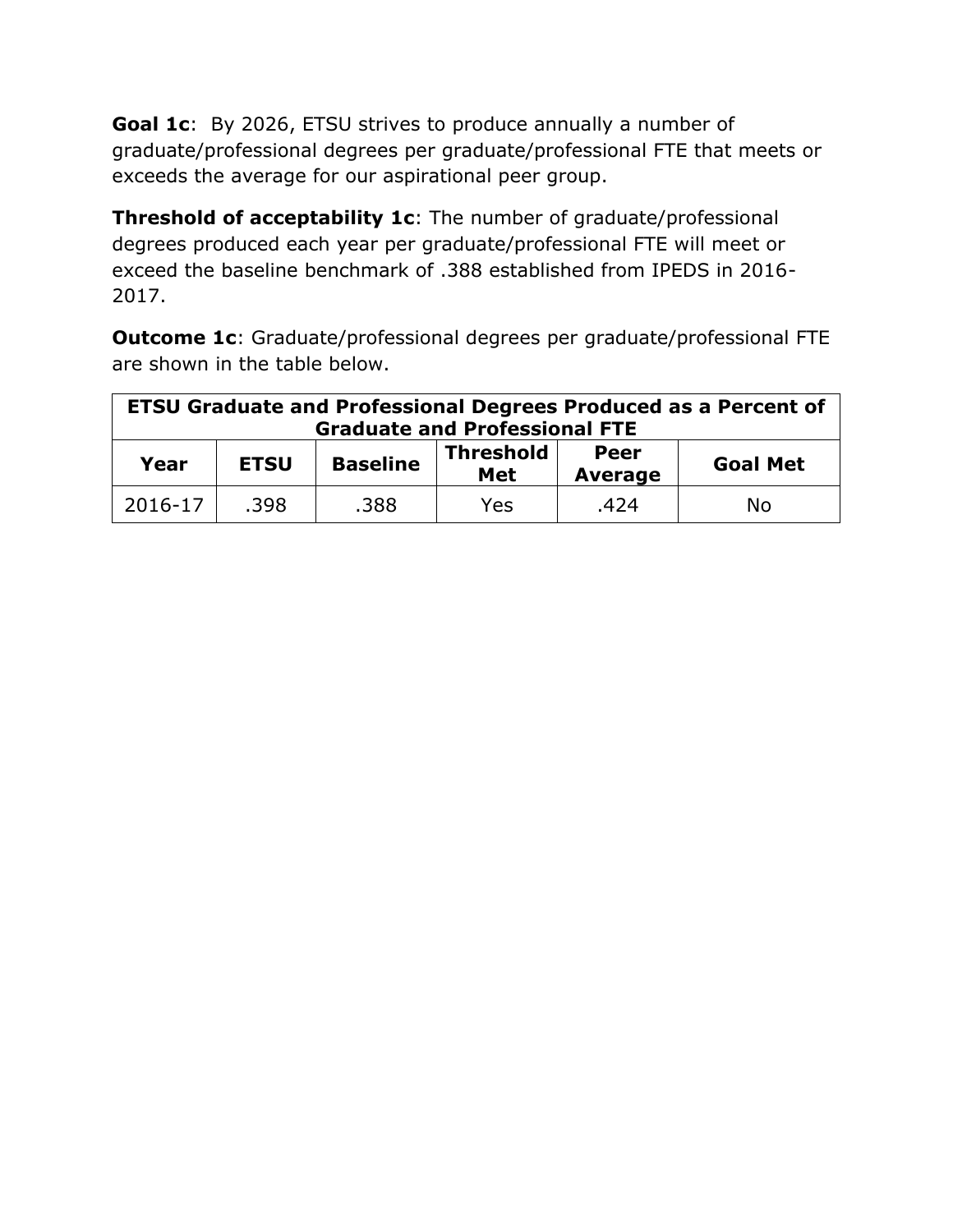## **ETSU strives to increase the critical thinking skills of our students.**

Employers and graduate programs value the ability to think clearly, solve problems, and evaluate arguments, and ETSU is committed to increasing the critical thinking skills of our students. The values and skills developed here will prepare our graduates to become productive, enlightened citizens who actively serve their communities and the world. ETSU uses the California Critical Thinking Skills Test (CCTST) to assess the critical thinking skill of our graduating students.

**Goal 2a**: ETSU aspires to achieve a mean CCTST overall score of at least 19, the minimum range of what the test vendor considers "strong" critical thinking skill.

**Threshold of acceptability 2a**: ETSU's participation in the Tennessee Higher Education Commission's Quality Assurance Funding initiative requires the institution to meet or exceed the national average (for four-year college and university level test takers) each year as a component for consideration of full funding for the general education assessment standard.

| <b>East Tennessee State University,</b><br>California Critical Thinking Skills Test Mean OVERALL Scores, 2005-2015 |                                                        |                         |                                                                                  |                              |                                                      |     |            |  |  |
|--------------------------------------------------------------------------------------------------------------------|--------------------------------------------------------|-------------------------|----------------------------------------------------------------------------------|------------------------------|------------------------------------------------------|-----|------------|--|--|
| Year                                                                                                               | <b>ETSU</b><br><b>Students</b><br><b>Tested</b><br>(N) | National<br><b>Mean</b> | <b>ETSU</b><br><b>ETSU</b><br><b>Standard</b><br><b>Mean</b><br><b>Deviation</b> | <b>ETSU</b><br><b>Median</b> | <b>ETSU</b><br><b>Interquartile</b><br><b>Ranges</b> |     |            |  |  |
|                                                                                                                    |                                                        |                         |                                                                                  |                              |                                                      | 25% | <b>75%</b> |  |  |
| 2017-18                                                                                                            | 1650                                                   | 16.2                    | 17.4                                                                             | 4.8                          | 17                                                   | 14  | 21         |  |  |
| 2016-17                                                                                                            | 1635                                                   | 16.2                    | 17.3                                                                             | 4.8                          | 17                                                   | 14  | 21         |  |  |
| 2015-16                                                                                                            | 1713                                                   | 17.1                    | 17.2                                                                             | 4.9                          | 17                                                   | 14  | 21         |  |  |
| 2014-15                                                                                                            | 1575                                                   | 17.2                    | 17.2                                                                             | 4.9                          | 17                                                   | 14  | 21         |  |  |
| 2013-14                                                                                                            | 2016                                                   | 17.0                    | 17.0                                                                             | 4.9                          | 17                                                   | 14  | 20         |  |  |

**Outcome 2a**: CCTST means are shown in the table below.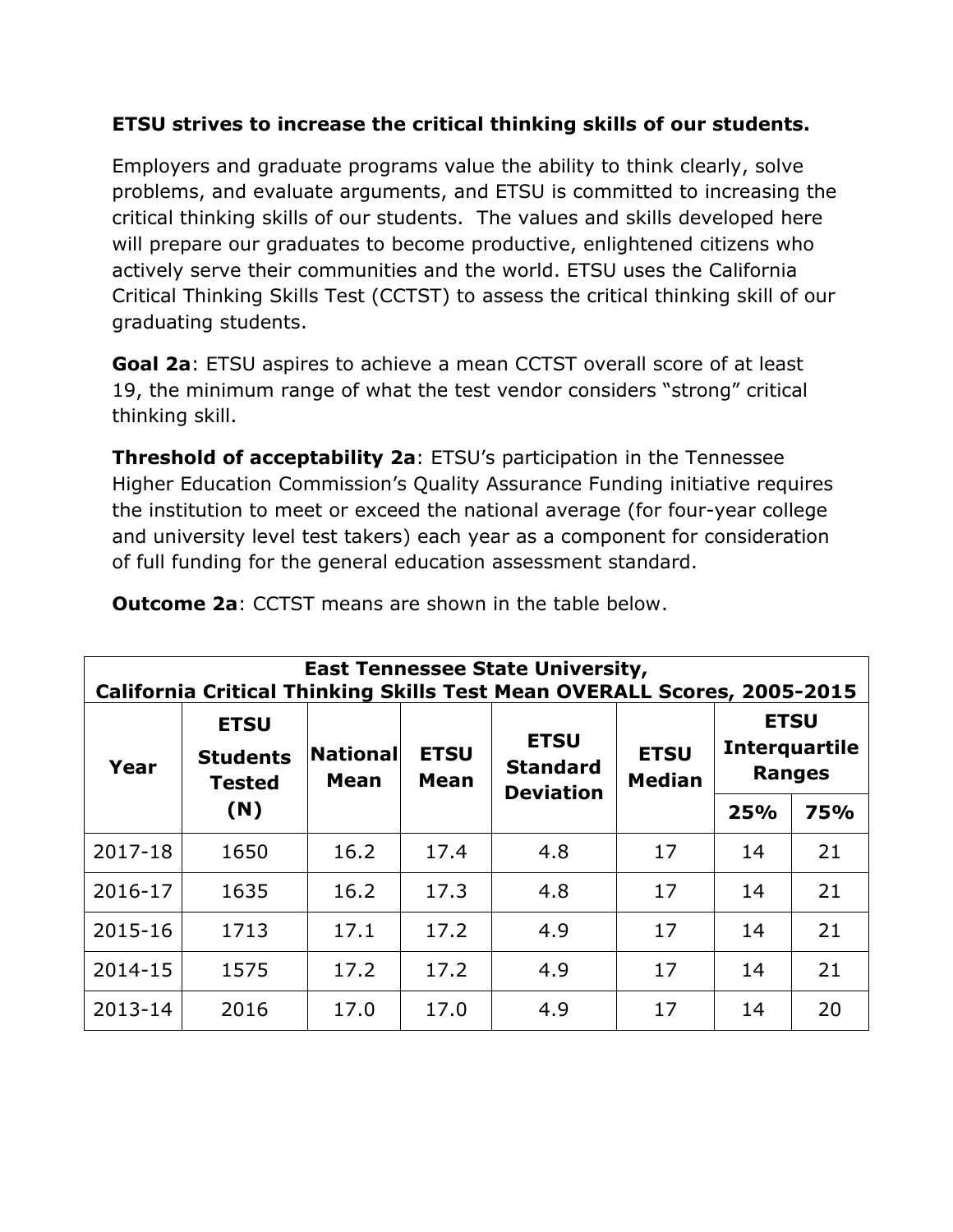## **ETSU strives to successfully prepare students for licensure exams.**

Several disciplines at ETSU require state and/or national licensing examinations in order to practice or meet employment requirements. Licensing examinations serve as one indicator of program quality.

**Goal 3a**: ETSU aims for 100% of students in Special Education, Elementary Education, Dental Hygiene, Cardiopulmonary Science, Radiologic Science, and Nursing to pass licensure exams.

**Threshold of acceptability 3a**: ETSU's participation in the Tennessee Higher Education Commission's Quality Assurance Funding program requires annual reporting for a number of licensure programs. Programs are considered successful if the assessment score is either at or above the comparison score – typically either a national or institutional average.

| Program                     | <b>Degree</b> | <b>Test Type</b> | <b>Test Year</b> | <b>ETSU</b><br><b>Pass Rate</b> | <b>Comparison</b><br><b>Pass Rate</b> |
|-----------------------------|---------------|------------------|------------------|---------------------------------|---------------------------------------|
|                             |               |                  | 2016-17          | 100%                            | 98%                                   |
| Special<br>Education        | <b>BS</b>     | <b>PRAXIS</b>    | 2015-16          | 100%                            | 98%                                   |
|                             |               |                  | 2014-15          | 100%                            | 100%                                  |
|                             |               |                  | 2016-17          | 100%                            | 99%                                   |
| Elementary<br>Education     | <b>BSED</b>   | <b>PRAXIS</b>    | 2015-16          | 100%                            | 100%                                  |
|                             |               |                  | 2014-15          | 100%                            | 99%                                   |
|                             |               | <b>NBDH</b>      | 2017             | 88.0%                           | 93.9%                                 |
| Dental Hygiene              | <b>BSDH</b>   |                  | 2016             | 95.5%                           | 95%                                   |
|                             |               |                  | 2015             | 80%                             | 95.7%                                 |
|                             |               |                  | 2017             | 55.6%                           | 93.1%                                 |
| Cardiopulmonary<br>Science* | <b>BS</b>     | <b>CRT</b>       | 2016             | 78.9%                           | 92.5%                                 |
|                             |               |                  | 2015             | 100%                            | 92.3%                                 |
|                             |               |                  | 2017             | 100%                            | 89.3%                                 |
| Radiologic                  | <b>BS</b>     | <b>ARRT</b>      | 2016             | 100%                            | 87.2%                                 |
| Science                     |               |                  | 2015             | 96.3%                           | 88.4%                                 |
|                             |               | <b>NCLEX</b>     | 2017             | 94.6%                           | 87.1%                                 |
| Nursing                     | <b>BSN</b>    |                  | 2016             | 87.9%                           | 84.6%                                 |
|                             |               |                  | 2015             | 87.6%                           | 84.5%                                 |

**Outcome 3a**: Licensure pass rates are provided in the table below.

\*ETSU has expressed concerns to THEC regarding comparison to the national pass rate. ETSU began using this licensure exam for the Major Field Test requirement during the 2015-16 Quality Assurance Funding (QAF) year. That year, ETSU initially reported the pass rate as 100% because 18 out of 18 students passed the exam. However comments from THEC staff on the QAF Evaluation, changed the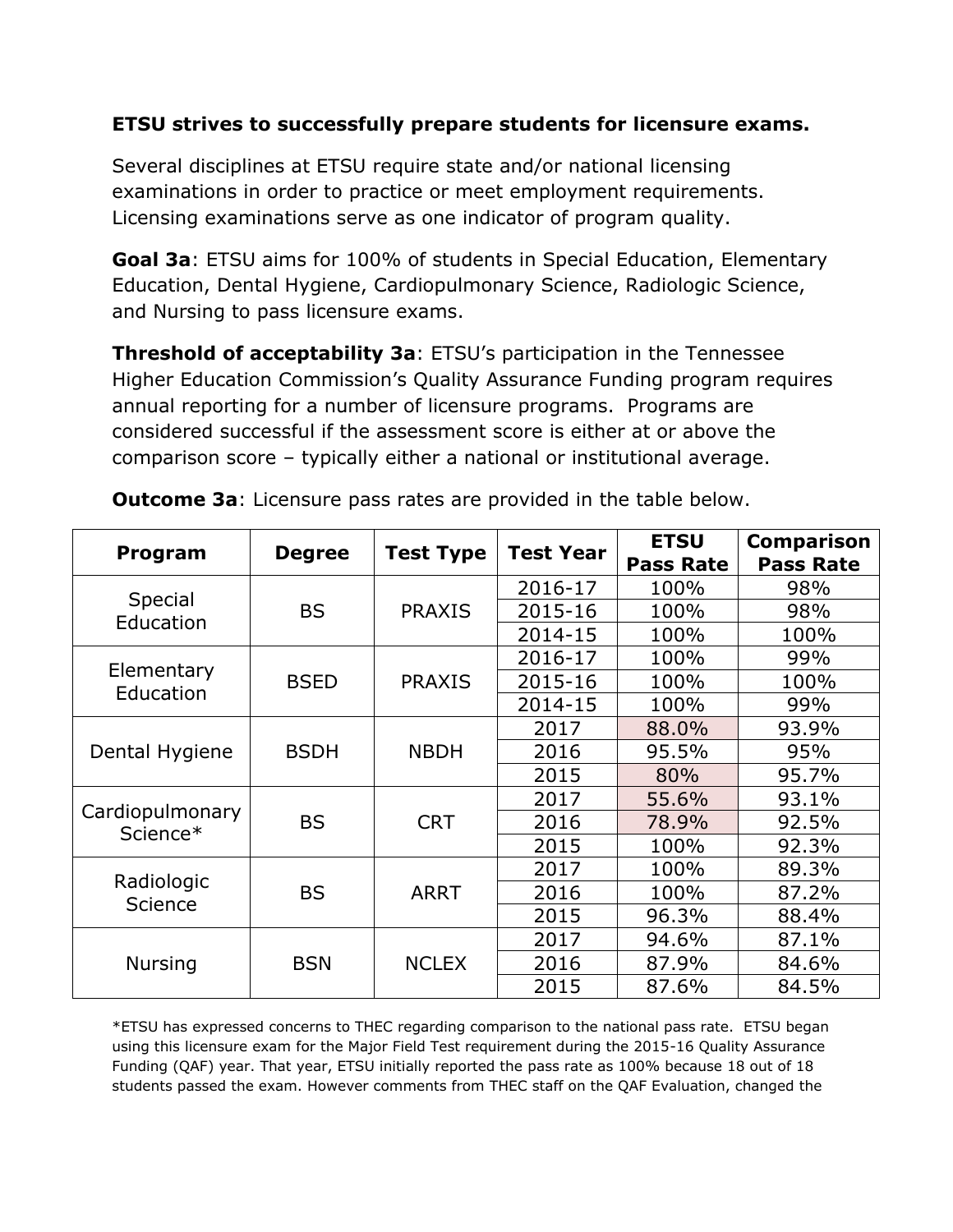ETSU pass rate to 78% and informed the institution that ETSU must use the first time pass rate, which in 2015-16 was 78%. ETSU reported first time pass rate on the exam since that time.

The QAF Guidelines indicate that "all licensure programs will be compared with appropriate national pass rate" – however, ETSU argues that the appropriate national pass rate is not being used in this case. ETSU's first time pass rate is being compared to a national three-year average overall pass rate, because this is the only national pass rate that CoARC reports. First time pass rate is very different from an overall pass rate, even without considering that the reported national rate is a threeyear average.

Unfortunately, it is not possible to compare ETSU's first time pass rate with a national first time pass rate, as CoARC does not publish nationwide first time pass results. For accreditation, CoARC monitors a program's annual pass rate. ETSU asserts it is therefore appropriate to either compare ETSU's overall annual pass rate or three-year overall average pass rate (rather than ETSU's first time pass rate) with the national overall pass rate.

| QAF<br>Reporting<br>Year | <b>Test</b><br>Year | National 3-year<br>Overall Average | ETSU 3-year<br>Overall<br>Average | <b>ETSU Test Year</b><br><b>Overall Annual</b><br>Pass Rate | <b>ETSU Test Year</b><br><b>First Time Pass</b><br>Rate |
|--------------------------|---------------------|------------------------------------|-----------------------------------|-------------------------------------------------------------|---------------------------------------------------------|
| 2015-16                  | 2015                | 92.3%                              | 96.4%                             | 100%                                                        | 72.2%                                                   |
| 2016-17                  | 2016                | 92.5%                              | 96.5%                             | 84.2%                                                       | 78.9%                                                   |
| 2017-18                  | 2017                | 93.1%                              | 91.2%                             | 72.2%                                                       | 55.6%                                                   |

The rates for each year are provided below: